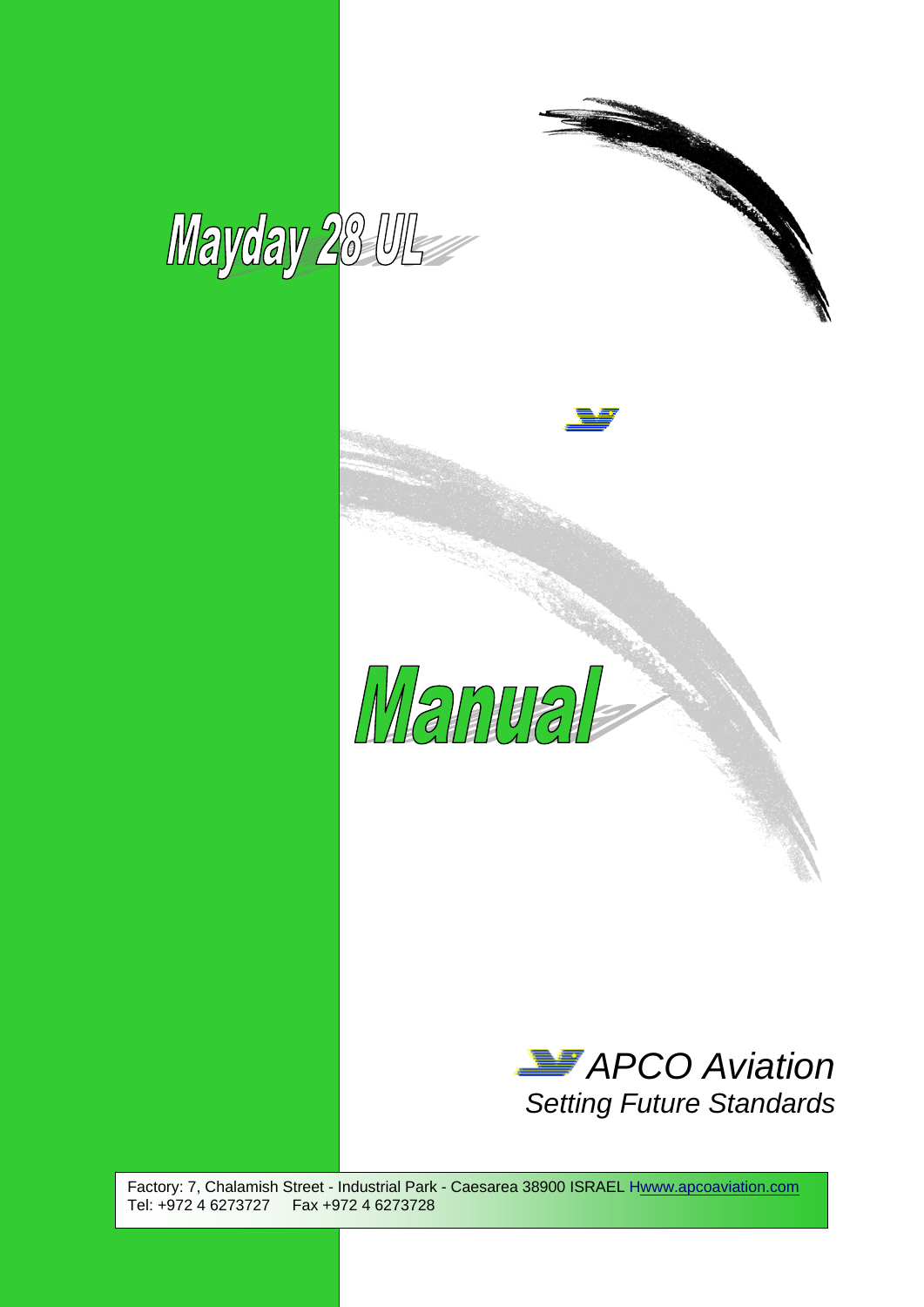

# **INDEX**

 **Introduction Disclaimer & Warranty** Description **Specifications Maintenance Packing** Preliminary Notes Tools and Equipment Airing, Layout and Folding **Fitting to Deployment Bag Deployment** Using your Mayday

## **Introduction**

Even pilots flying the safest paragliders, hang gliders and powered flight, can sometimes find themselves with their glider damaged, disabled or tangled and out of control. In such cases a reliable emergency system with a fast opening parachute can make the difference between a simple scare and a fatal accident. Your emergency system has been designed for a fast opening at a low air speed. Do not, under any circumstances use this emergency system for free fall parachuting. APCO is happy and proud that its emergency systems, developed and perfected over nearly three decades have saved the lives of many pilots, from beginners to world champions. This manual describes 6 such emergency systems: three for paragliding and three for hang gliding.

# **WARNING**

Your emergency system has been designed for a fast opening at a low air speed. Do not, under any circumstances use this emergency system for free fall parachuting.

## **Disclaimer of Liability and Warranty**

In designing and manufacturing the Mayday parachutes and any of its subassemblies or accessories, our aim has been to create a rescue system that will allow the user to engage in the sport of paragliding or hang gliding in a safe and confident way.

However, paragliders, hang gliders and powered flight are high risk activity, which may cause or result in serious injury or death. When you take it upon yourself to participate in one or both of these sports, you accept the risk inherent therein. You may reduce the risk by receiving proper instruction and by following the basic safety requirements. The Mayday Reserve Parachute System is a sensitive device, which may easily be damaged. Before each flight, the container should carefully be inspected for evidence of damage or wear and proper closure. Any deviation from the manufacturers specifications concerning maintenance, repair, alterations and modifications constitutes willful negligence. It is expressly understood and agreed that by the use hereof by the buyer or any subsequent user that Apco Aviation Ltd. And/or the seller shall in no way be deemed or held liable or accountable and makes no warranty, either expressed or implied, statutory, by operation of law or otherwise, beyond that expressed herein. Paragliding and Hang gliding equipment is sold with all faults and without any warranty of merchantability or fitness for any purpose, expressed or implied. Apco Aviation Ltd.

# **Description**

The Apco Mayday 28 UL is a flat circular reserve. The line attachments to the skirt are reinforced with V-Tabs, and the skirt is reinforced with 1'tape, and sewn with a four needle machine for an exact finish. And in addition is equipped with a special slider to reduce the opening shock.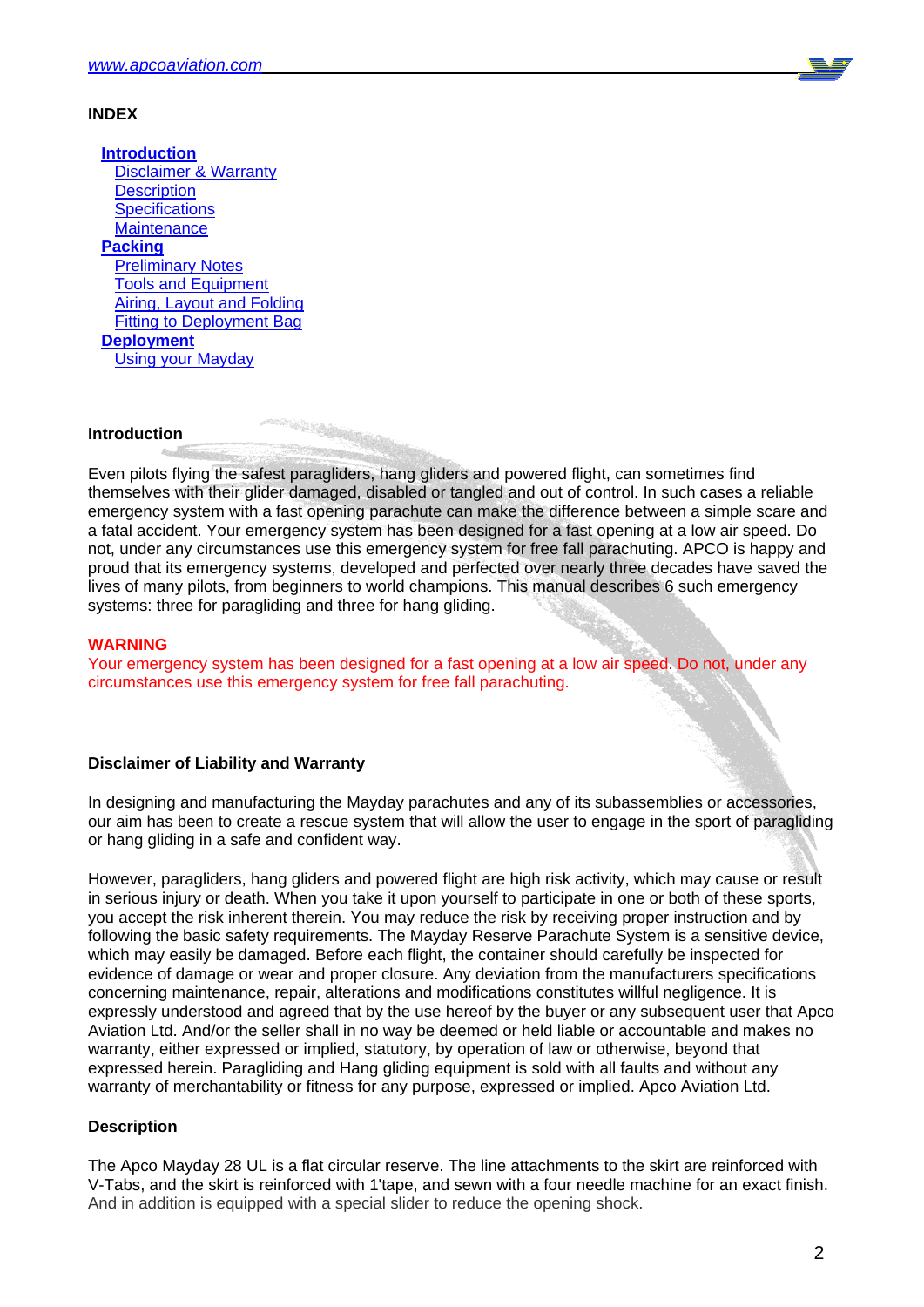

# **Specifications**

| <b>Mayday</b>            | <b>28 UL</b>          |
|--------------------------|-----------------------|
| Area $\lceil m^2 \rceil$ | 64                    |
| Gores                    | 28                    |
| Line Length [m]          | 5.4                   |
| Weight [kg]              | 4                     |
| <b>Sink Rate</b>         | 6.3 (at max load)     |
| Max Load [kg]            | 340                   |
| Certification            | EN load and drop test |

## **Maintainance**

The materials we use to manufacture the Mayday range of parachutes are carefully selected from the best mil. Spec Products available on the market today. These materials are however sensitive to sunlight (UV). The container or harness will protect the canopy from ultra-violet rays. When storing the parachute it should be kept in a cool dry place. Beware of mildew. Should your parachute be exposed to any moisture, it must be opened and air dried, out of direct sunlight, and repacked when completely dry.

## **Cleaning**

If your parachute requires cleaning, it should be soaked in Luke warm water with a little mild soap. No rubbing or scrubbing of the canopy fabric! It should then be thoroughly and repeatedly rinsed with fresh water and allowed to drip dry out of direct sunlight.

## **Repairs**

Should your Mayday parachute require any repairs or you suspect it may be damaged, it must be referred back to APCO Aviation Ltd. or a professional parachute loft, with a certified parachute rigger to carry-out the repair.

#### **Periodical Repacks**

Even though the Mayday Emergency System should remain in good condition and work Properly over a number of years, we strongly recommend that the parachute be repacked by a qualified person once every six months. Packing by an unqualified person is undertaken at the pilots own risk, and is not recommended by Apco.

#### **Identification**

In the corner where the #1 suspension line meets the skirt, there is an Apco stamp, along with the individual serial number, canopy type and manufacture date. In any correspondence to Apco regarding your Mayday, please quote this information.

#### **Attachment Procedure**

There are many different harnesses on the market today, with several different reserve stowing systems. Make sure your harness is certified and has an adequate instruction manual. For attaching and fitting your reserve to your harness follow your harness manual instructions carefully.

## **Preliminary Notes on Packing**

When first delivered, your new emergency parachute system has been inspected and packed by Apco or an Apco approved dealer and is ready for use. The following set of folding instructions is intended for a qualified packer familiar with conventional parachute packing, to guide him/her in packing of these particular types of parachutes.

## **The Modularity of Apco Emergency Systems**

Although the above specifications list eight separate types, with slightly different inner and or outer containers, the "heart" of the system, the parachute and its bridle, are only a combination of four different parachutes, and three different types of bridles: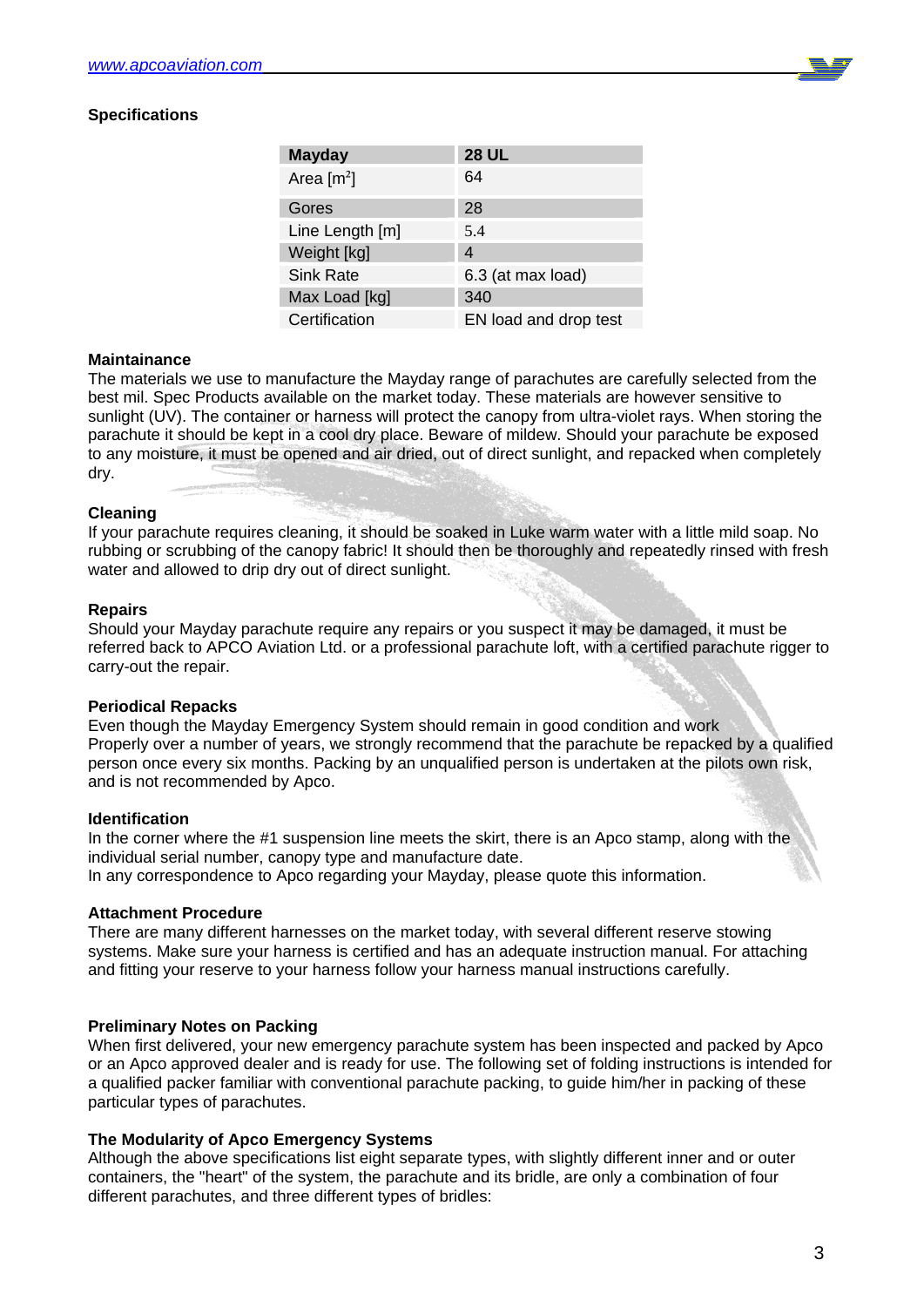

## **Bridle**

Double universal bridle (bridle designed to fit quite a few trikes – e.g. Fly Products trike, but custom made bridles can be ordered too)



# **Tools and Equipment**

## **Table**

Although the Mayday can be folded on the ground, provided it is smooth and clean, the best arrangement is to use a long table, or several tables placed end to end, with a smooth surface, 8m long, 1m wide and about 80 cm high. At each end of the table there should be a hook-up point for attaching and tensioning the reserve. Woodwork clamps work well.



# **Comb**

This is a wooden board with a row of two groups of 11 nails each, which serves to keep the lines separated and in correct order during folding. The nails protrude about 20mm above the board. The central gap between the two groups of nails is 20mm. The general nail spacing is 10mm. The board measures approximately 30cm long, 7-10cm wide and around 20mm thick. The board and the nails should be smooth, without any sharp corners or edges that may damage the parachute or lines.



## **Clamps or weights**

Six lightly spring-loaded clamps, such as paper clamps are ideal. It is also possible to use weights, such as small sandbags, solid weights or even books. Whichever you use, they should have smooth edges and no sharp corners.



## **Carabineers**

It is useful but not essential to have two carabineers for attaching the apex and lines to the table hook-up points. Some string such as glider lines will also do.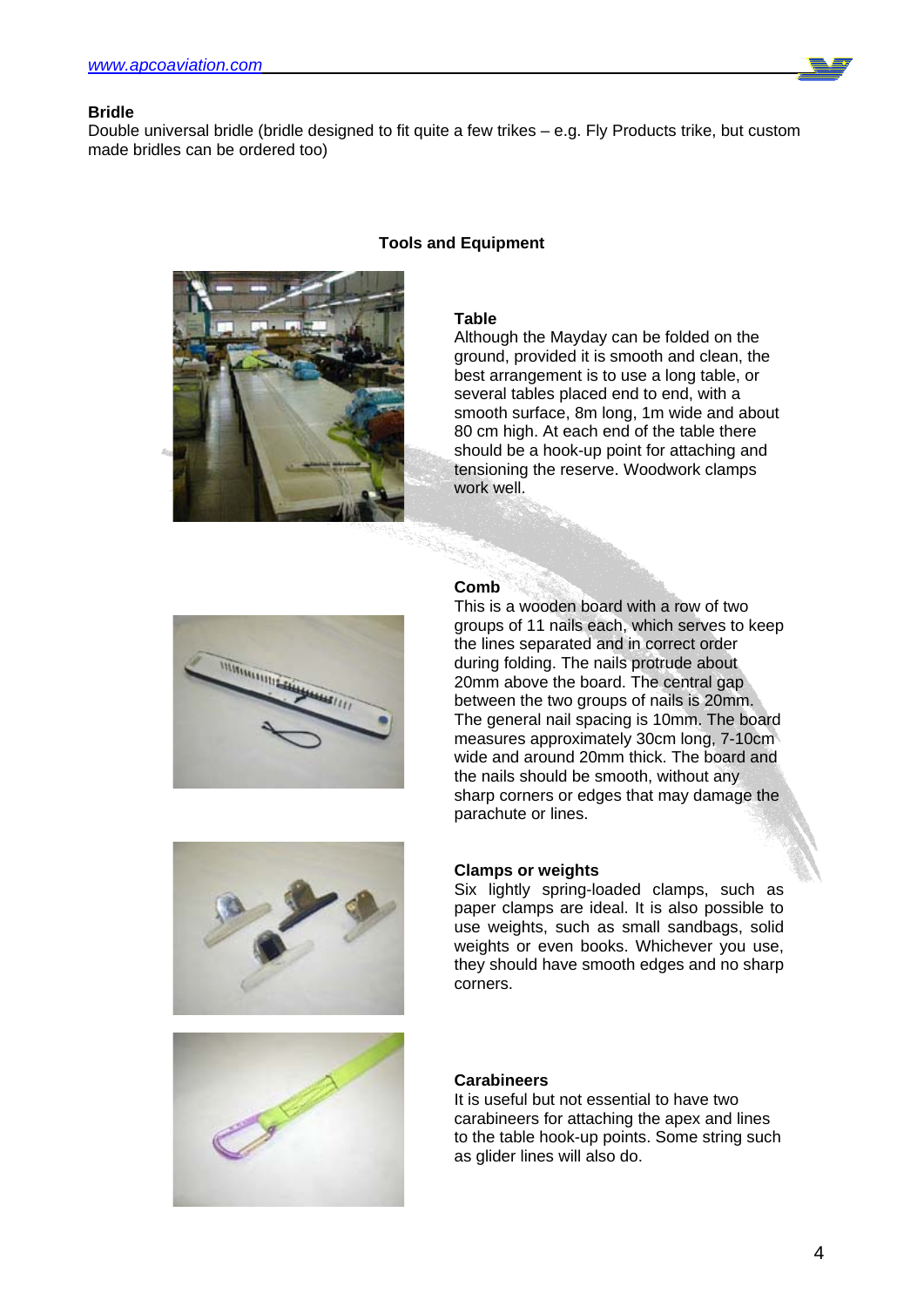



## **Tie-down Straps (2)**

This is also useful but not necessary. It is used to tension the lines. Some rope or line will suffice.

# **Airing, Layout and Folding**



## **Airing**

Before starting the repack procedures it is recomended to "air" the canopy for 24 hours. This is best done by suspending the canopy from its apex, from a point on the ceiling. This should be done in a cool dry place out of direct sunlight.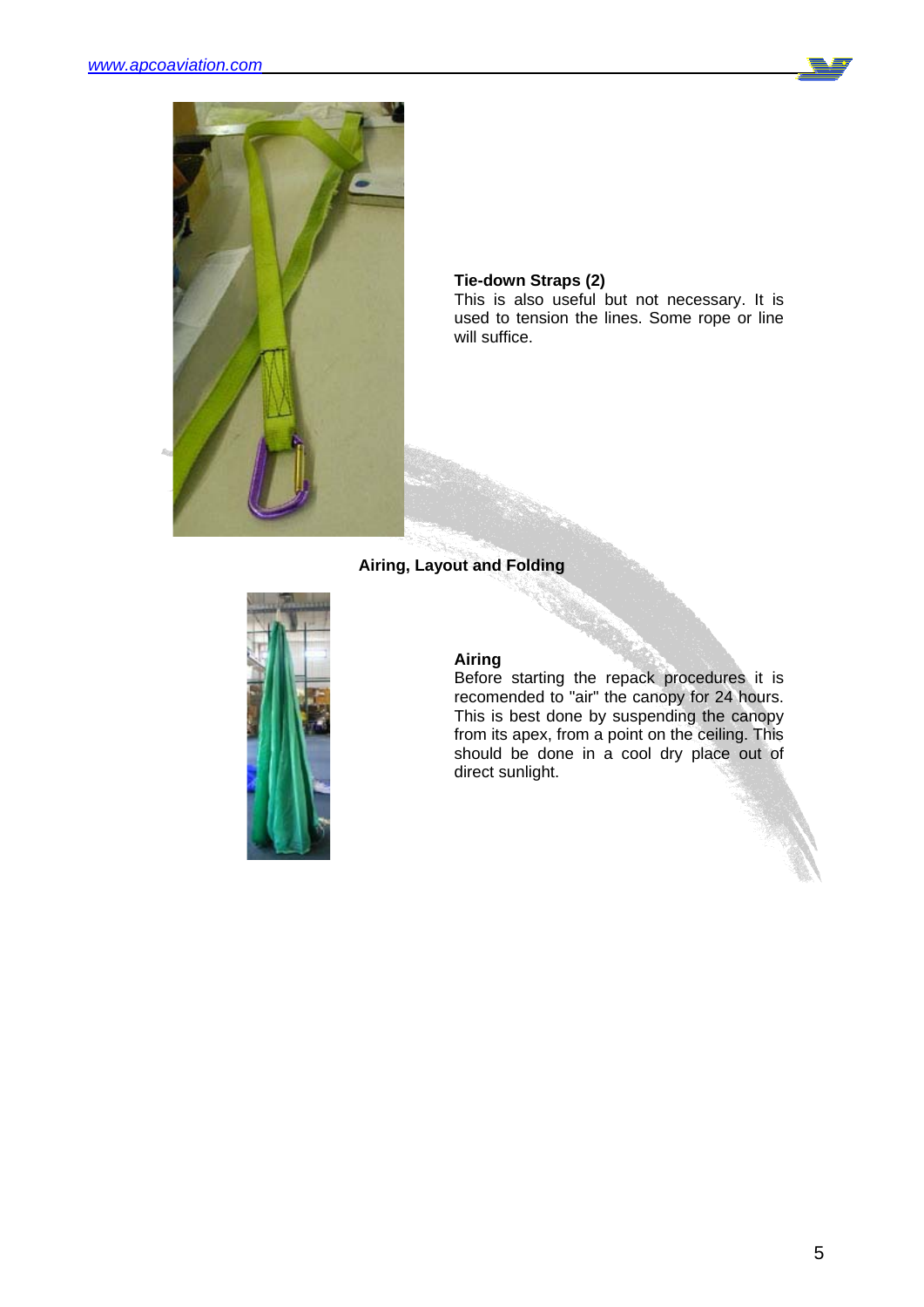

# **Layout**

Lay the extended canopy on the table as shown. Attach a carabineer through all the apex lines.

Clip this carabineer to the hook-up point on one side of the table.

One of the gores bears an Apco tag in a lower corner, next to the attachment point of a line. This is the No.1 line. The first and Last lines (No.1 and 28) are numbered in this way. The remaining lines (no.2 and up) are not be numbered, count them in a counter-clockwise fashion, (When standing near the skirt looking toward the apex, starting at the bottom).



**Apex Hook-up Detail** The Apex should be clipped or tied through all the apex cross-over lines.



# **Bridle Hook-up**

Clip another carabiner to the Bridle and attach it with tie-down straps, to the second hook-up point on the opposite end of the table from the apex. Apply some tension until all the lines are straight.

Count the saspention lines and sprade them in to tou groups of 14 lines each group. Holed each group in a hand and wolking towards the canopy sprade them.(as shown)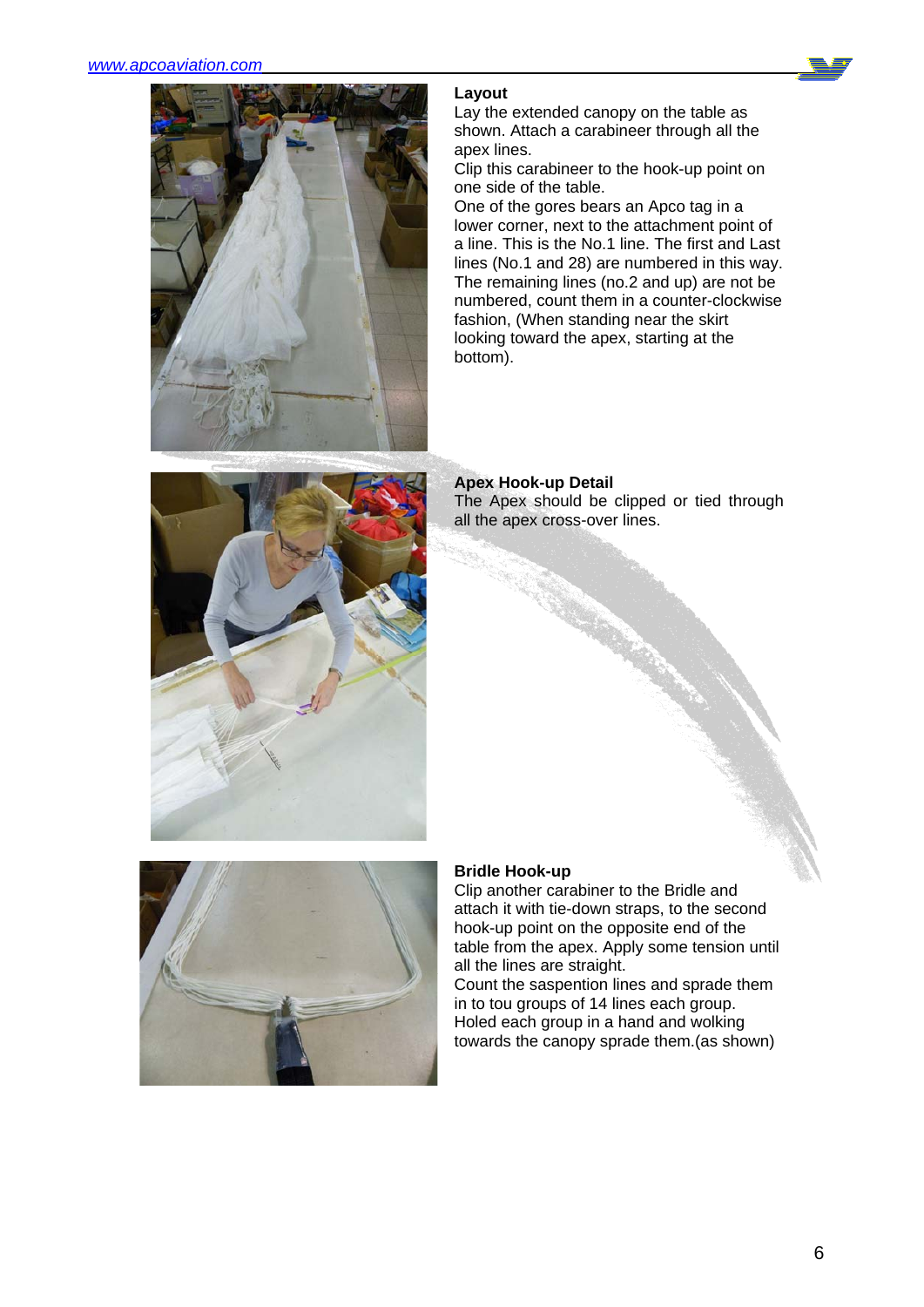





## **Comb Placement**

Place the comb under the lines near the skirt of the canopy. The purpose of the comb is to ensure that all the lines run parallel to each other all the way from the skirt to the bridle, without crossing, twisting or tangling. Mack sure the slider is pushed all the way against the skirt.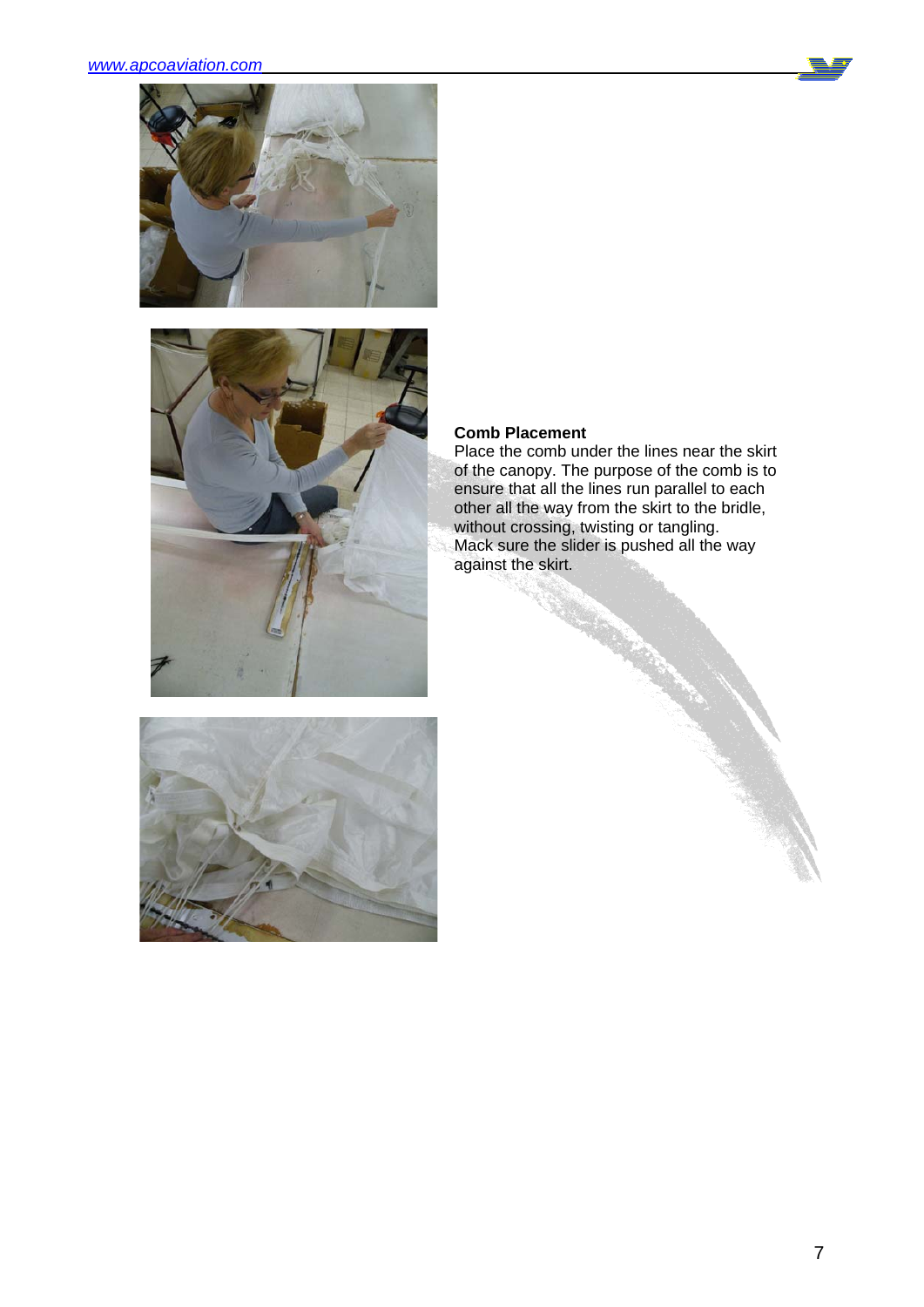







## **Line placement into the Comb**

Place line No.1 at the Center of the comb, then Line No.2 immiediatly right of line No.1. and continue in this fasion until half of the lines are used. It is important to ensure that you use the lines in the correct order. The easyest way to do this is to flip the gores over onto the left hand side. The amount will be 14.

 Now use a strong elastic to secure these lines in place, by hooking the elastic over the first and last nails in the group. Flip all the gores over to the right hand side and start with the lines on the left hand side in a similar fasion to the right. Place the last line (No.28), in the gap immiediatly left of line no 1, then follow it with the line before last, and so on until you have an equal number of lines on either side of the comb. Secure the lines with a second strong elastic band or hair elastic.

# **Paging the Left**

Flip the left hand-group of gores over the right-hand group. Bring the flipped gores back one by one, lifting them with one hand by the point halfway between the two line attachment points, while holding all the lines down together on the table with the other hand. Make sure to lift the complete gore up by applying a little tension with the lifting hand against the apex. While doing this carefully inspect each panel on both sides for wear, damage, stains, deterioration, mildew, etc.

After each gore is laid down posh and flatten out the slider in between the two hook-up points.

# **Stacking the Left**

Neatly place each panel down on top of each other, making sure that the folds halfway between the two hook-up points are all lining up at the corner formed by the gores on the left. Also take time to neatly align all the skirt webbing, one fold on top of the next. Do not take more than half of the gores! Use some paper clamps, or weights to keep the folded gores in place.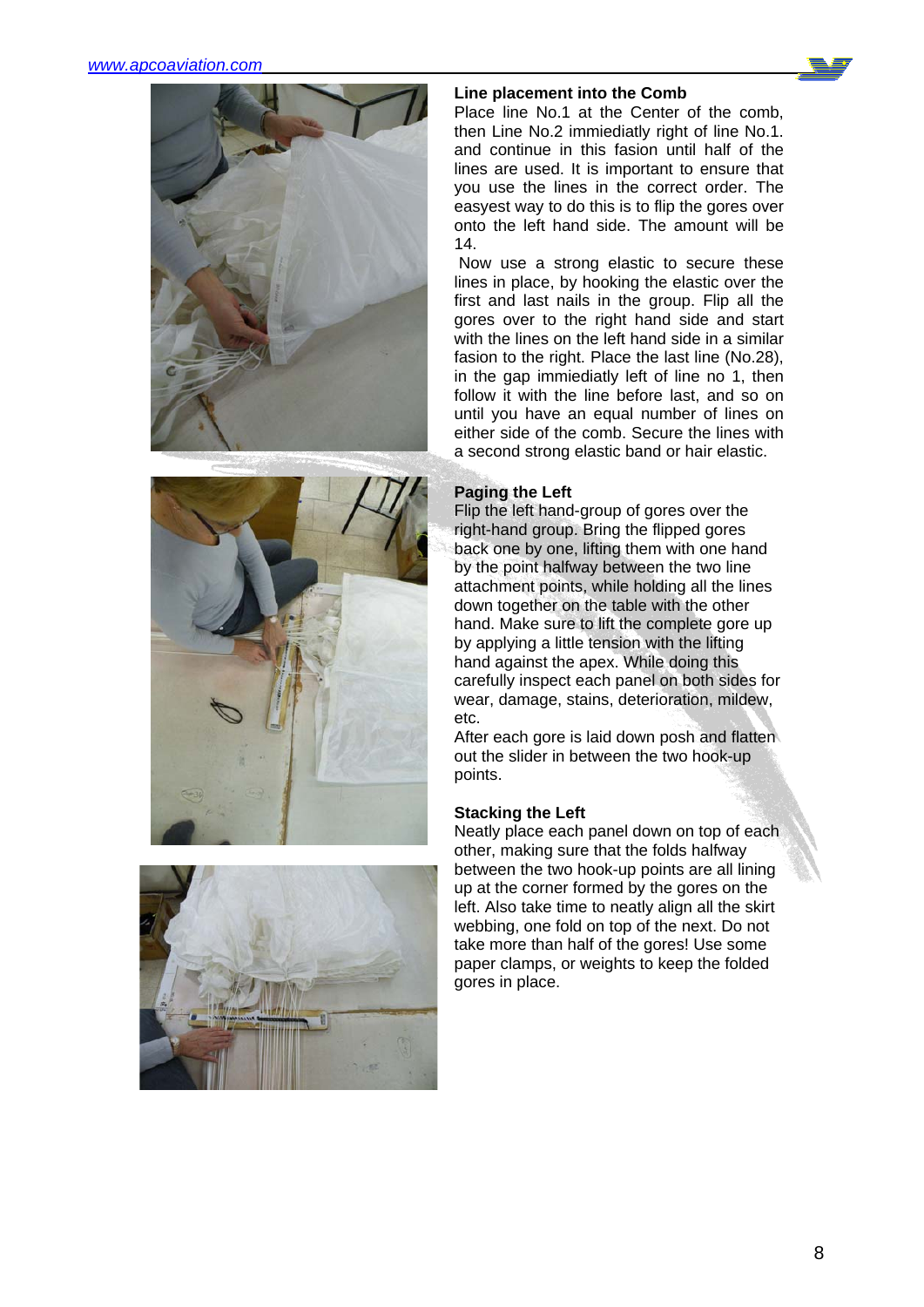



**Corner fold-over - Left**  Make a fold halfway along the left-hand base at 45<sup>°</sup> and clamp it in place.

# **Paging the Right**

Flip all the right hand gores across onto the left. Now repeat the above paging steps for the right-hand side. Remember to clamp or hold all the lines together at the hook-up points.

# **Corner fold-over - Right**

Lift the uppermost gore from the right hand side and then make the  $45^\circ$  corner in a similar fasion as done on the left. Clamp the fold in place.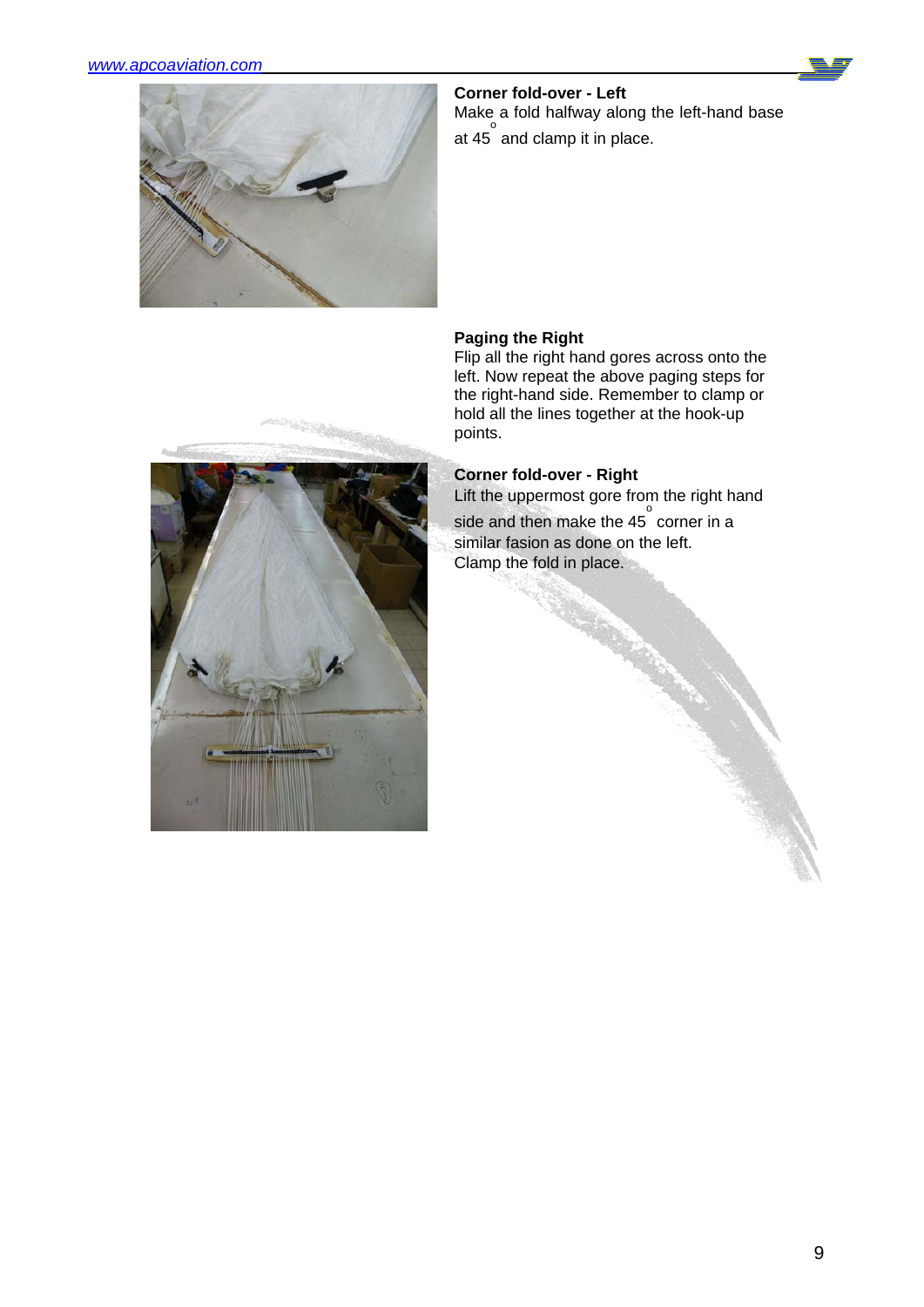

Neatly arrange all of the gorse on each side On top of each other all along the way.





# **Clamp**

Place two additional clamps just less than halfway along the folded canopy. Making sure that all the folds are even on both sides.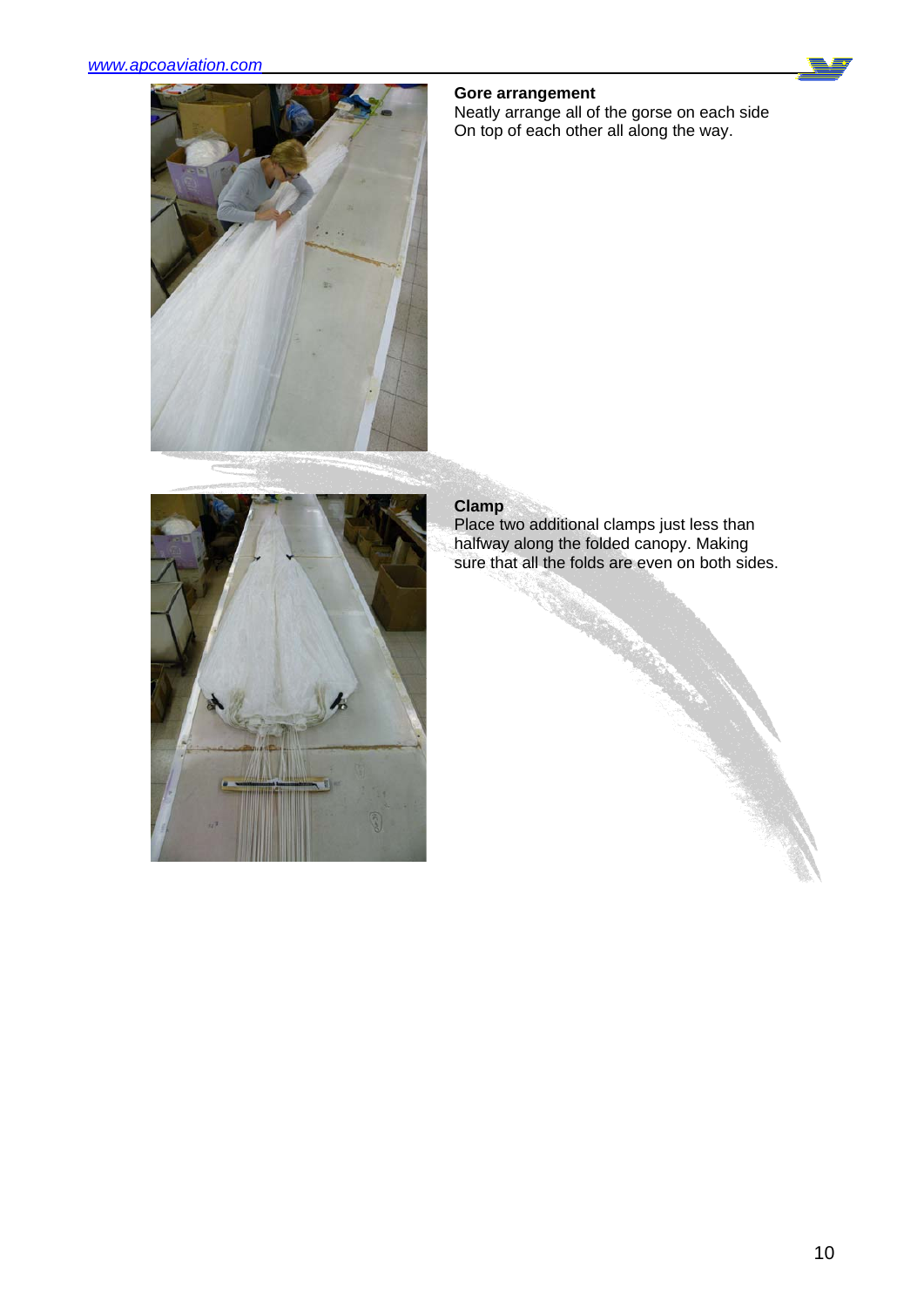

# **Top Fold**

Remove the top clamps and make a fold on each corner as shown and then replace the clamps to hold the folds.

Continue both the folds along the length of the canopy by folding over the bottom

 $\frac{1}{\sqrt{2}}$  corners) to achieve a rectangular shape as shown in the next photo.

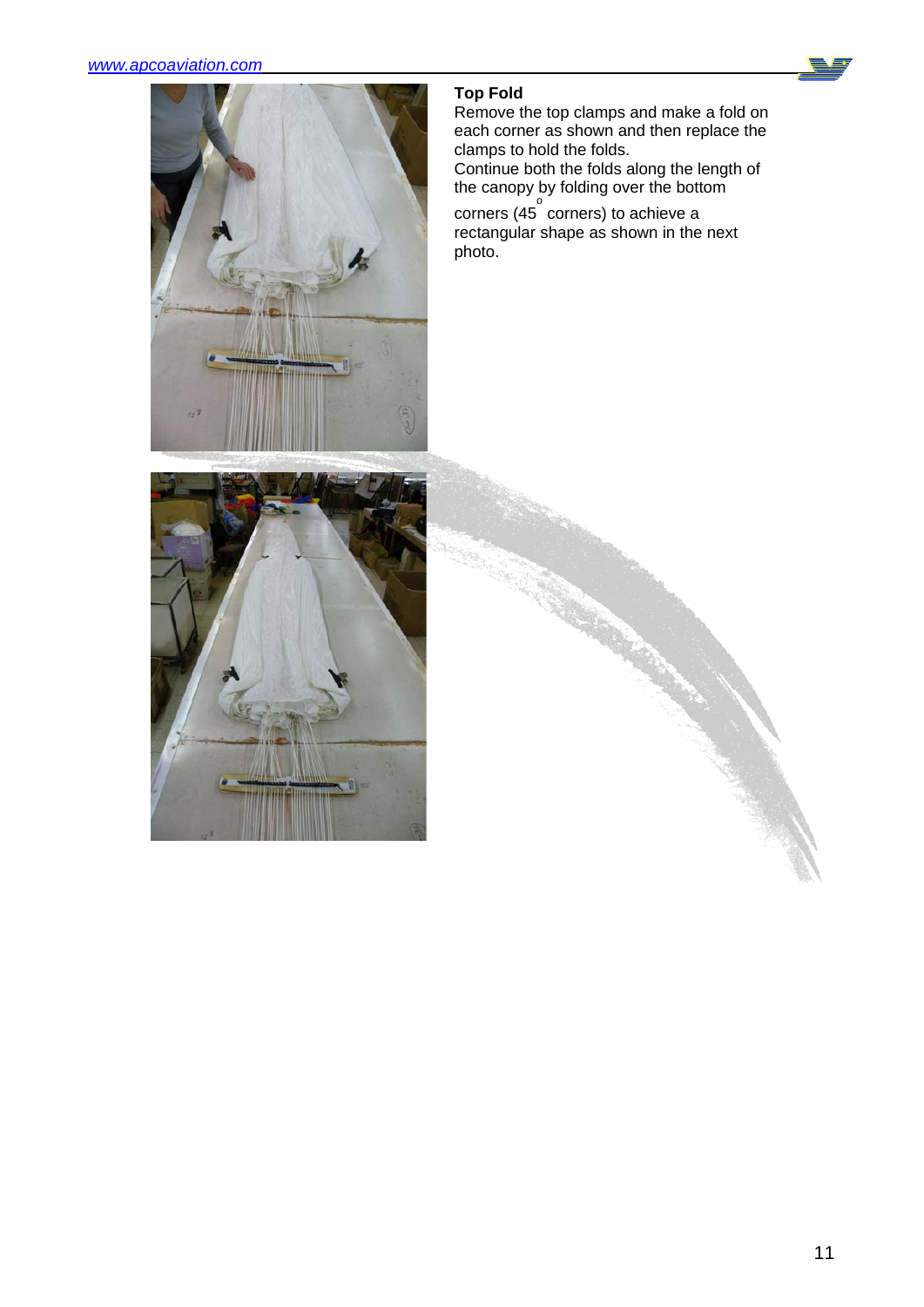



#### **Apex placement**

Place all the apex lines on top of the gores.



**Top Fold** Fold the top of the reserve in half. Place one of the free clamps to hold the new fold in place.

C. Contractor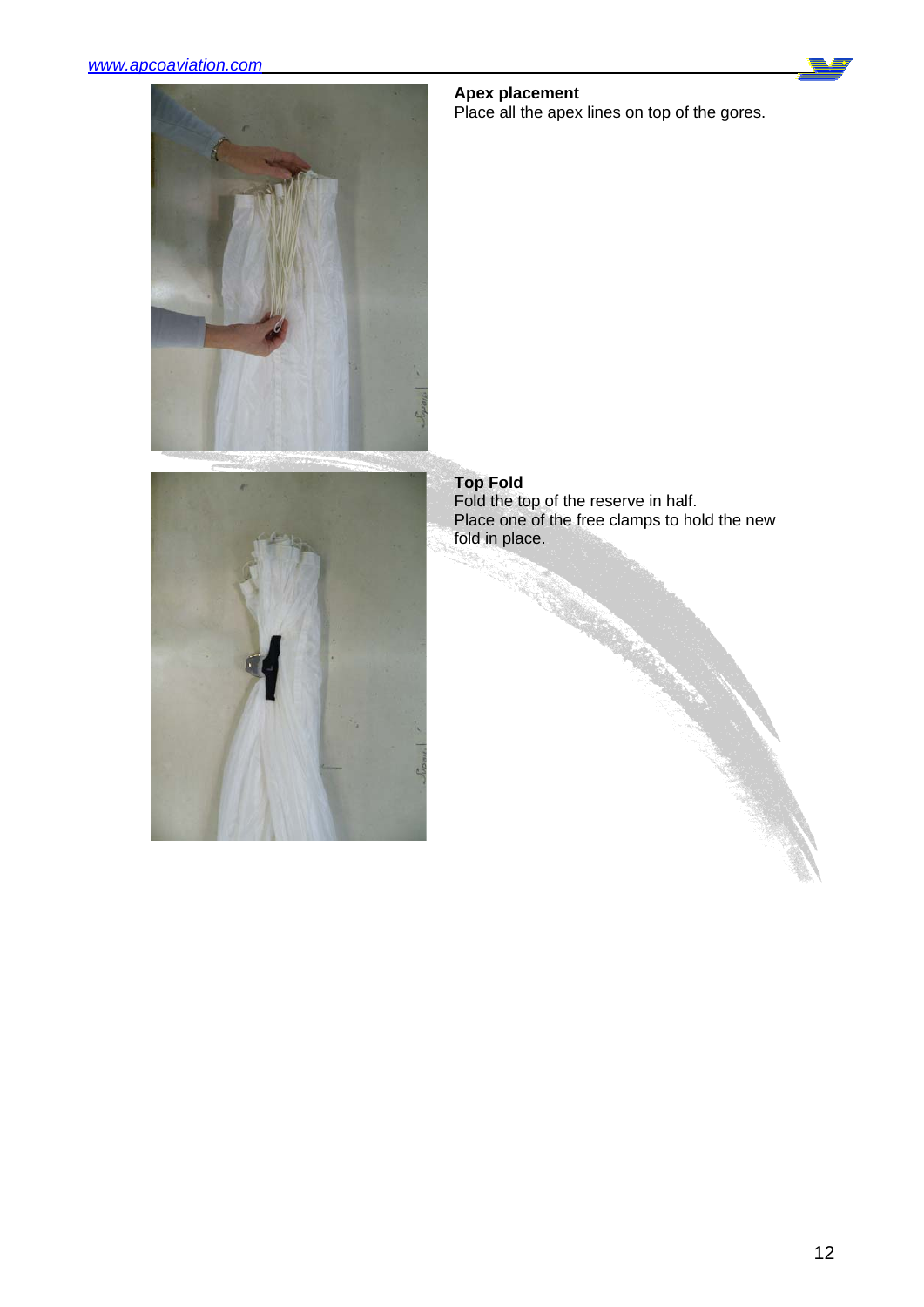

## **Folding**

Fold the right hand side of the bottom section onto the left. Remove the clamps and replace it to hold the new fold in place



# **Combing**

Move the comb all the way towards the bridle, "combing" the lines all the way up to their attachment points on the bridle.

IT IS OF UTMOST IMPORTANCE THAT THE LINES SHOULD RUN STRAIGHT AND PARALLEL TO ONE ANOTHER ALL THE WAY FROM THE CANOPY SKIRT TO THE BRIDLE, WITHOUT ANY CROSSING OR TWISTING, AND THAT THE BRIDLE SHOULD LAY SO THAT THEY JOIN IT SIDE BY SIDE. THE BRIDLE SHOULD NOT BE TURNED OR TWISTED IN THE SUBSEQUENT STAGES OF FOLDING.

Any twists or tangles can be undone by manipulating the bridle in the correct direction. If not, you have laid some of the panels incorrectly and you will have to start over.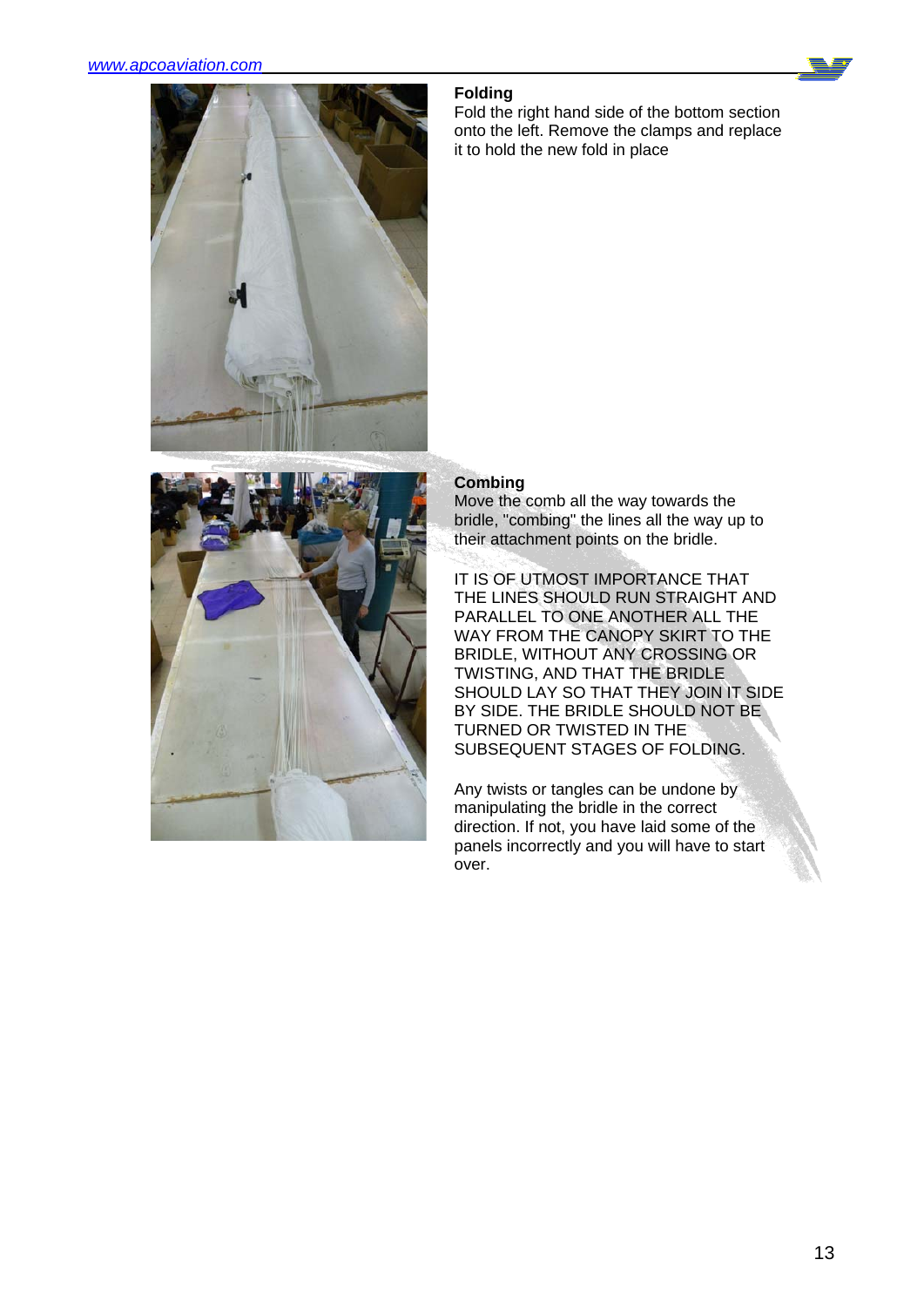



#### **Remove Comb**

Remove the comb, inspect each attachment carefully. Make sure there is no wear or unraveling of stitching.

## **Tension Release**

Release the tension at the top and unclip both the carabineer, on the lines near the bridle and the Apex fastening carabineer.

# **Deployment container/Nappy Sizing**

Place the deployment container/nappy next to the reserve. Make sure that the side with the bungee is facing up and that the bungee is pointing to the side the lines leave the pack.

Fold the "pack" in a Zigzag pattern so as to form a square that will fit in the center part of the Deployment container.



# **Zigzag Folding**

First zigzag should bee folded half way to create a flat surface for the rest of the zigzags.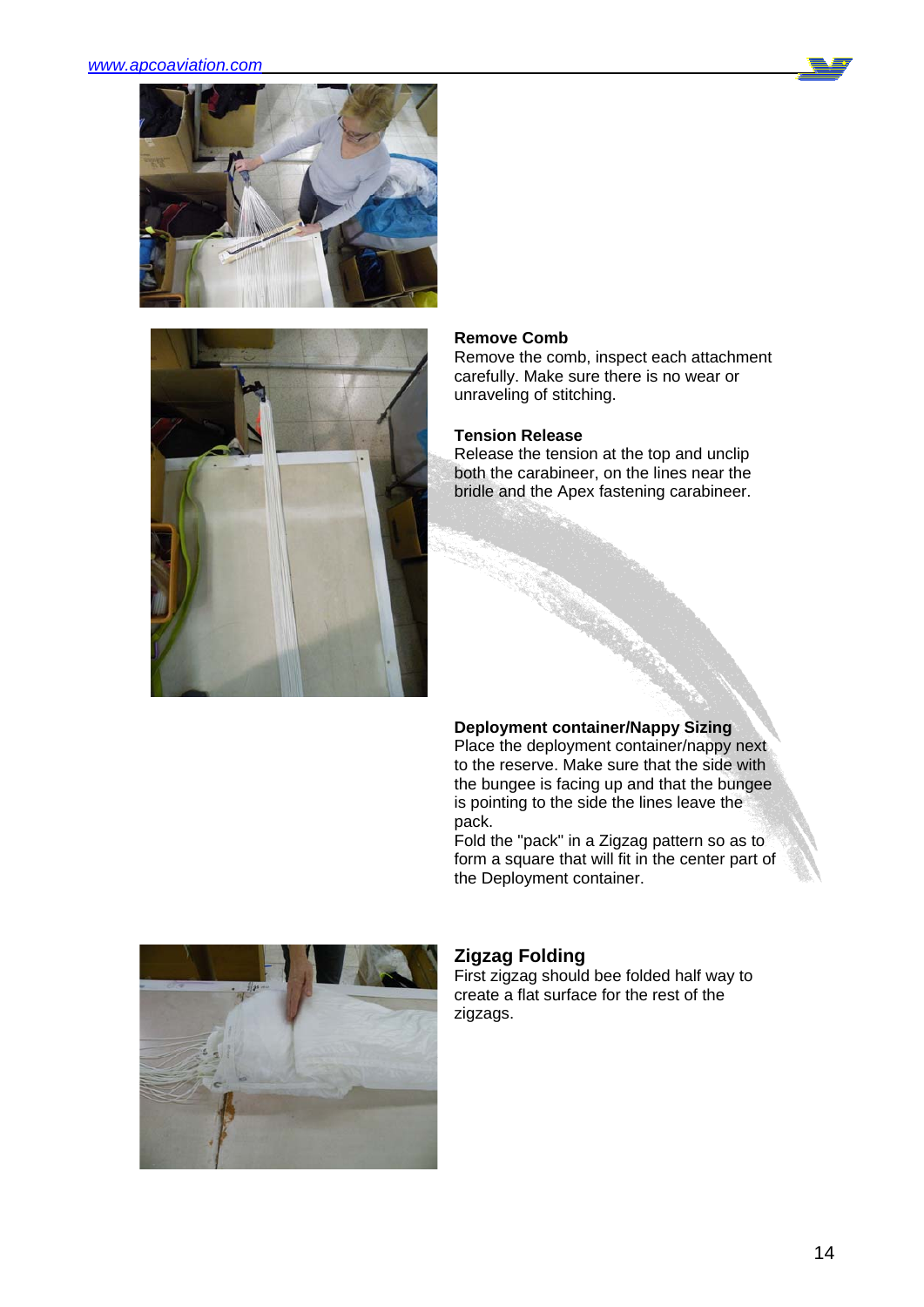# *www.apcoaviation.com*





The rest of the zigzags should bee should be piled on top.



# **Zigzag Folding**

The last zigzag should bee in to previous the zigzag.



# **Closing (Step 1)**

Lift the pack onto the deployment container. Closing (Step 1) Lift flap No.1 (Opposite side of the Bungee) and thread a loop from the center of the bungee through the grommet in the flap.

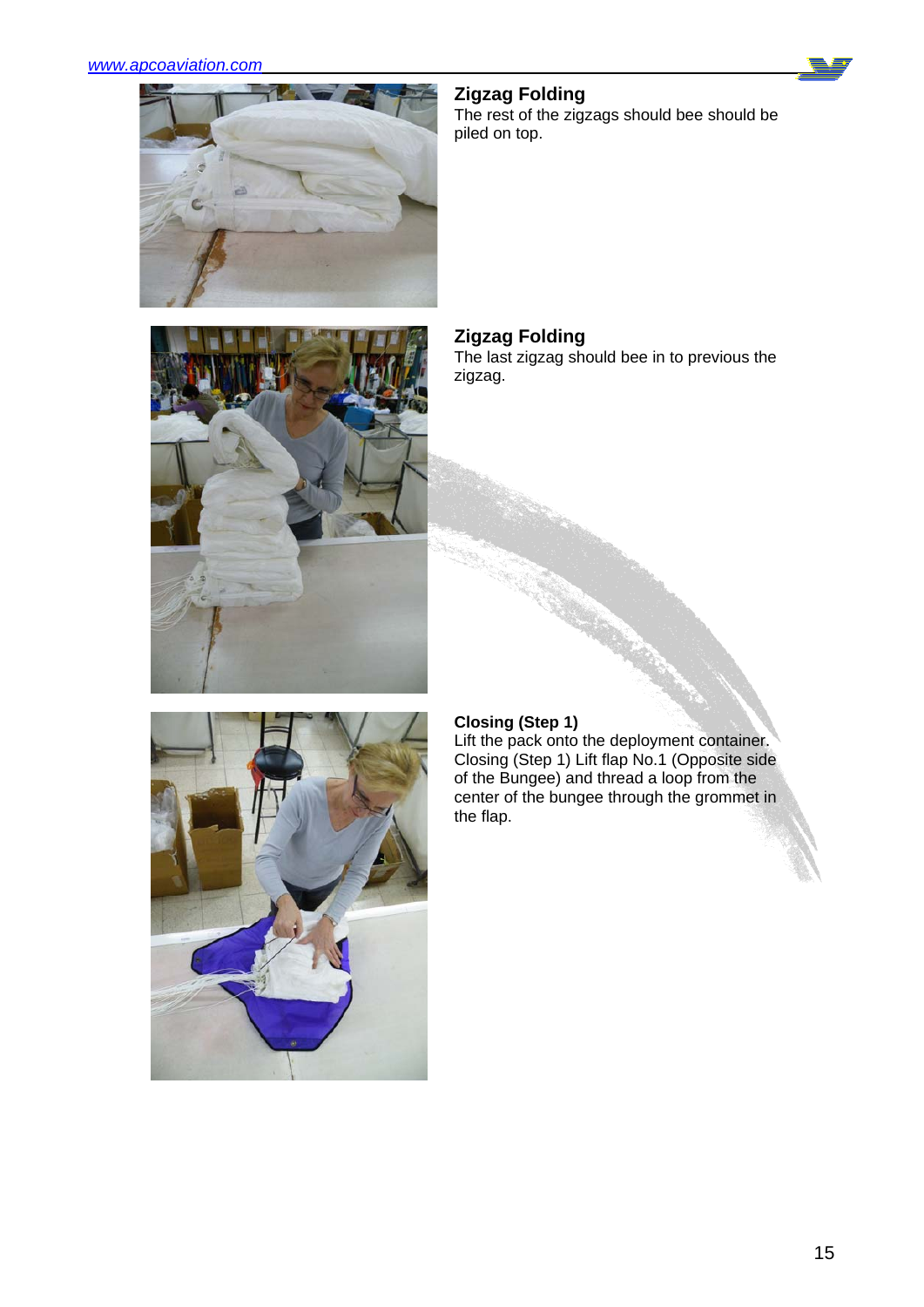## *www.apcoaviation.com*



# **Closing (Step2)**

Lift flap No.2 (on the left) and thread the bungee loop through the grommet in the flap.



# **Closing (Step 3)**

Lift flap No.3 (on the right) and thread the bungee loop through the grommet in the flap. Now pass a loop of the suspension lines through the bungee loop to lock the three flaps in place.

The loop of lines should protrude only about 5-6cm through the bungee.

An additional check of the bungee: the loop of the lines should begin to slip out under a force of not more than 200grams.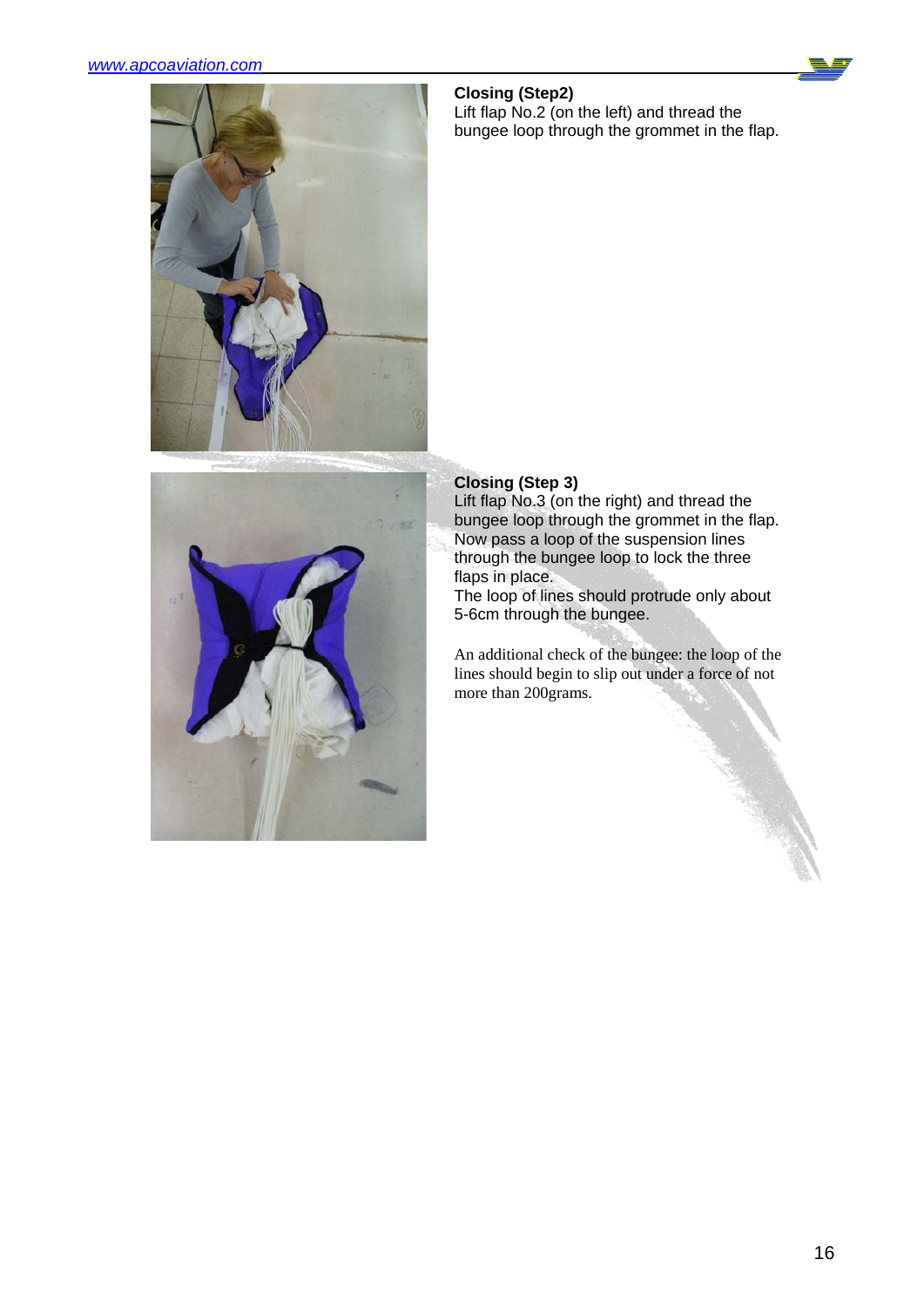



# **Line Stacking (Step 1)**

Take four light latex-rubber bands and inspect them for cracks, wear, and fatigue. It is best to use special parachute grade elastics obtainable from Apco, or your Apco dealer. If, however, you must use simple office rubber bands, they must be approximately 4cm in diameter, with a square section of 1-1.5mm, fresh and of good quality and of uniform cross-section. Attach two elastics to each side of the bungee cord, approximately 3cm apart, and 3cm away from the end (attachment point to the deployment bag) of the cord. Begin to fold the lines into a zig-zag of a width equal to the width of the folded canopy package. It is easiest to do this properly by folding them into flattened figure-eights, on top of one another.



After using just less than half the tolat line length, stop and insert the "stack into the lower set of elastics attached to the bungee.

# **Line Stacking (Step 3)**

The right hand elastic should be to the left of the lines leading from the skirt to the first closing loop, but to the right of where the lines lead from the first closing loop to the line "stack".

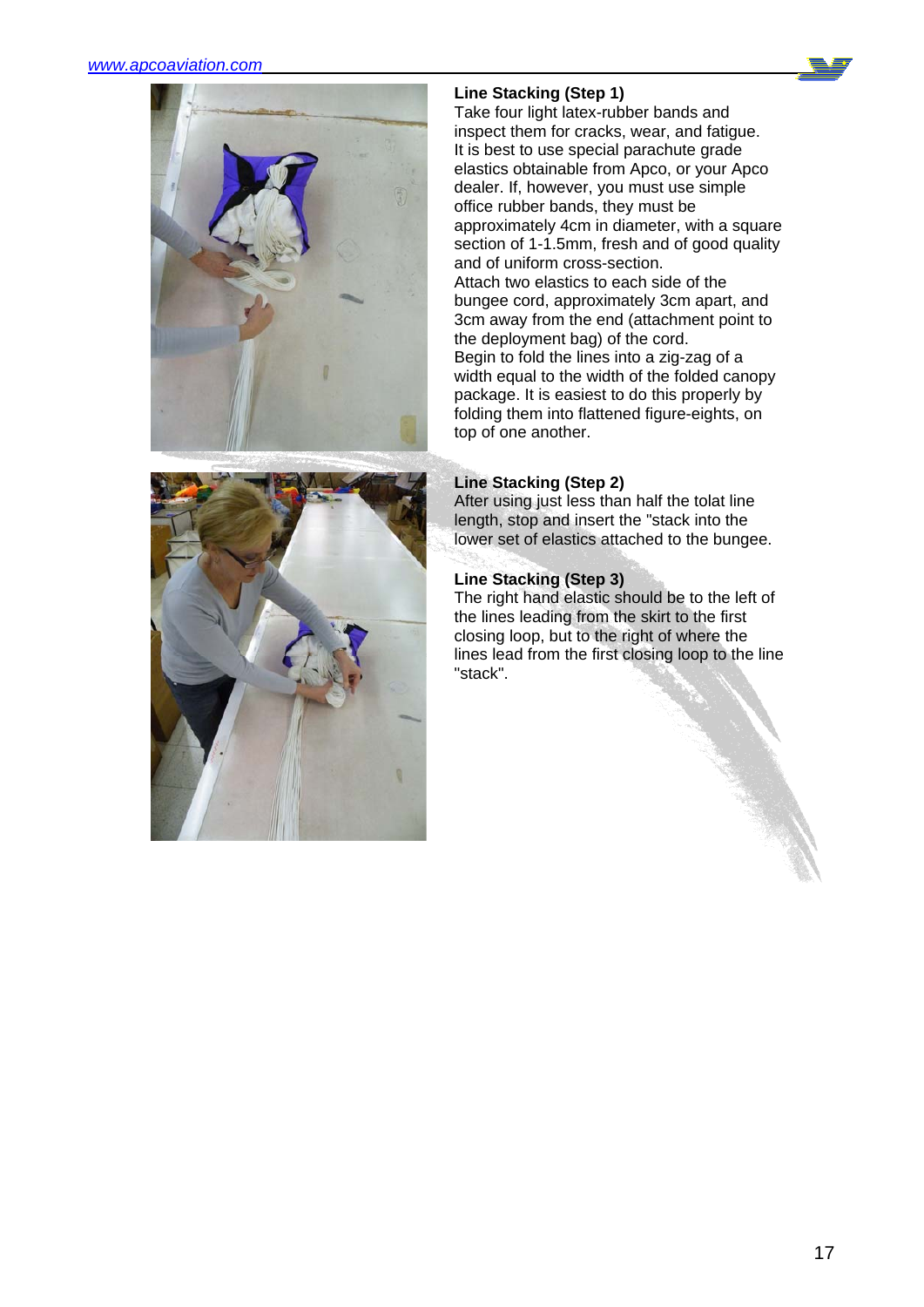

## **Line Stacking (Step 4)**

Now make a second "stack" of lines in a simalar fasion to the first, using all but the last 60-70cm of suspension lines.

REAR AN

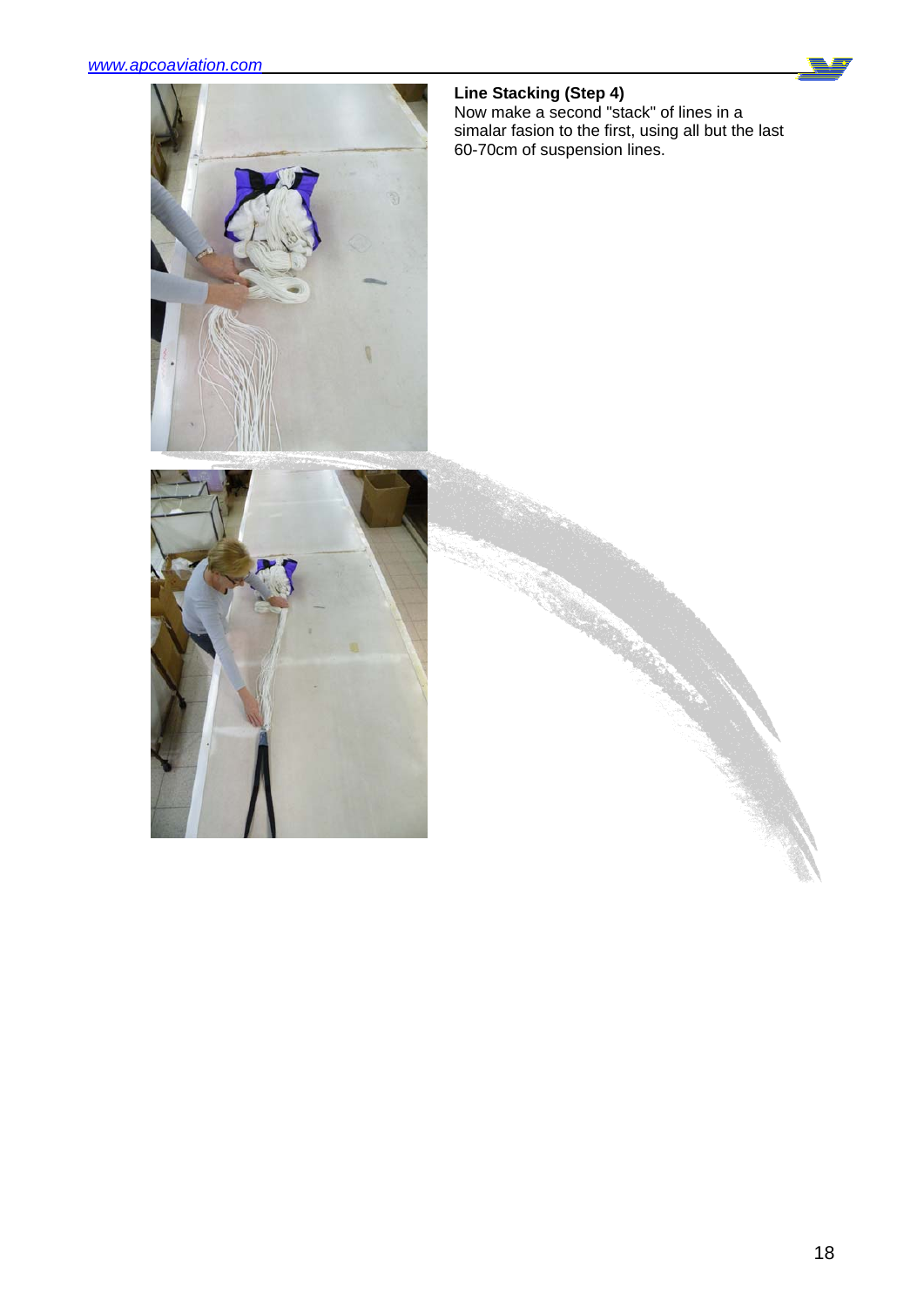

# **Line Stacking (Step 5)**

Place this "stack" in the upper set of elastics. The right hand elastic should be to the right of the lines leading from the skirt to the first closing loop.

# **Line Stacking (Step 6)**

Make sure that all the lines are arranged neatly with out twists, line-overs, etc.



**Line Stacking (Step 7)** Now fold the remaining section of the suspension lines across the "pack".



# **Second Closing Loop**

Fold the fourth flap of the container over the stacked lines. Lift the bungee on top of the first closing loop and pass the loop through the grommet on the flap.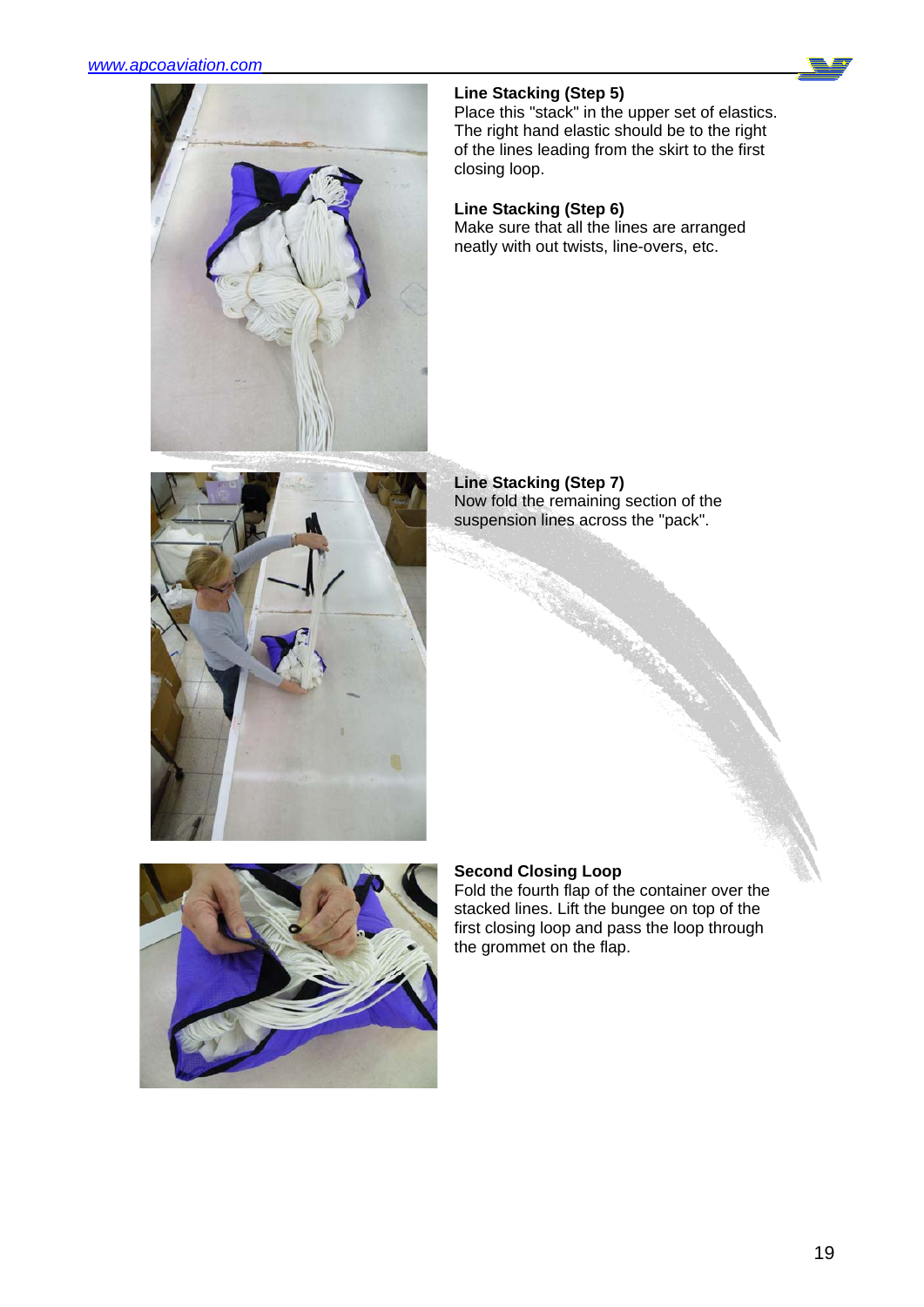## *www.apcoaviation.com*





Lock the last flap in place with a loop of the suspension lines to make the second closing loop.



## **Second Closing Loop**

Pass the closing loop through the webbing loop on the last flap to keep it clear of the loop of the first closing loop.



**The packed Parachute**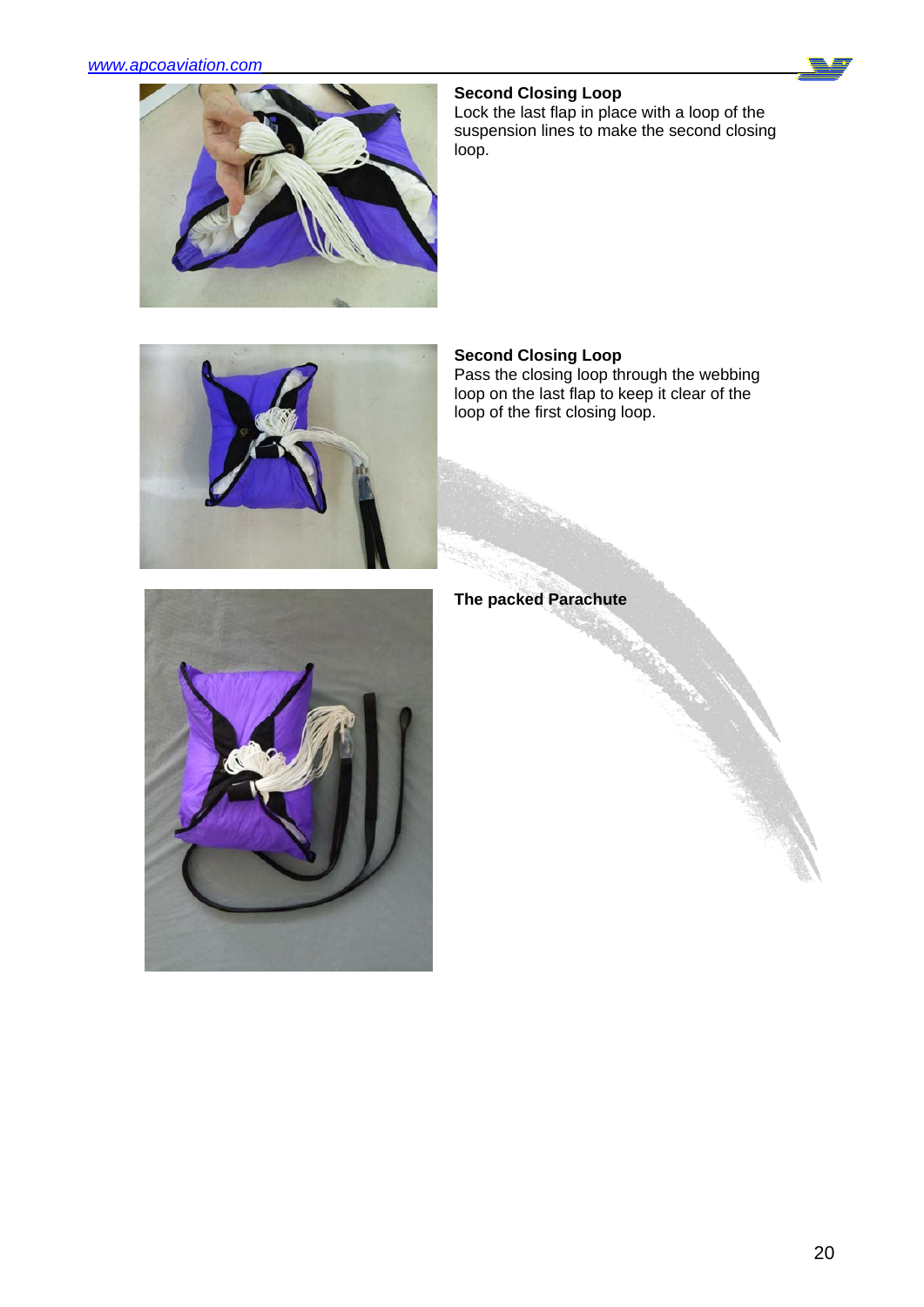

# **Test**

Test the force required for the closing loop to slip through the bungee. There are two methods to do this. Hook a spring balance to a loop in the

remaining part of the suspension lines and hold the bridle down next to the container. Slowly lift the scale until the lines start to slip through the bungee and take the reading of the scale at this point.

The force required using this method **should not exceed 400 grams**.



# **Test**

Using the second (direct) method one hooks the scale directly to the bridle. The force should **not exceed 200 grams** with this method.